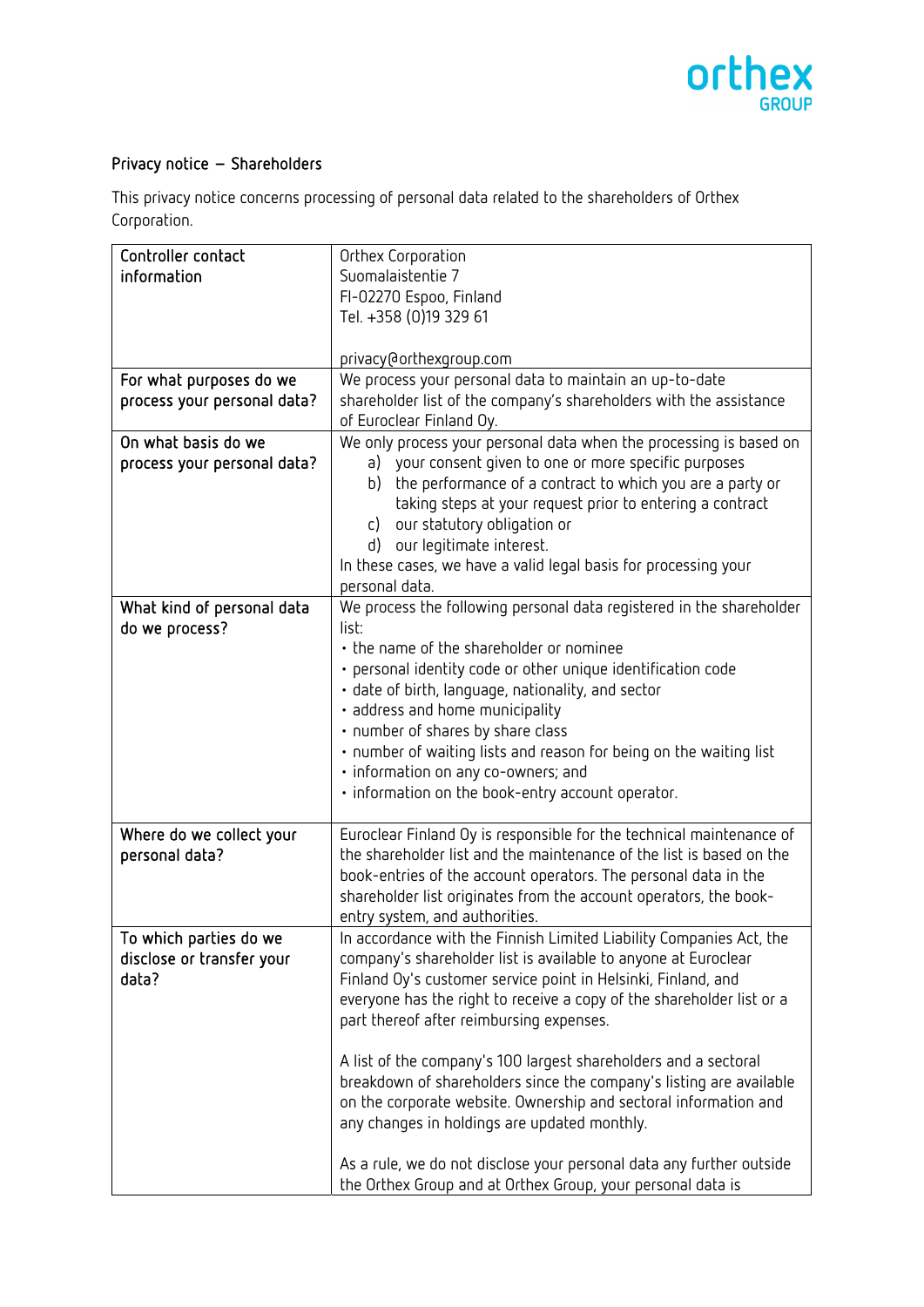## orthex

|                                                                | processed only by personnel who are authorised to do so based on<br>their role. If such intra-group transfers or disclosures of personal<br>data take place, we will ensure the security and confidentiality of<br>your personal data by using Intra-Group Data Transfer Agreements.<br>We use service providers to manage and operate our business. These<br>service providers can only process your personal data based on our<br>instructions and use it only for purposes defined by us. Such<br>processing is always regulated by Data Processing Agreements to<br>ensure that all our service providers keep your personal data safe<br>and process it only in accordance with applicable legislation.<br>In certain situations, we must disclose your personal data to another<br>controller, who will use that personal data for its own purposes.<br>Personal data may have to be disclosed for example to authorities<br>when Orthex has a legal obligation to do so. |
|----------------------------------------------------------------|---------------------------------------------------------------------------------------------------------------------------------------------------------------------------------------------------------------------------------------------------------------------------------------------------------------------------------------------------------------------------------------------------------------------------------------------------------------------------------------------------------------------------------------------------------------------------------------------------------------------------------------------------------------------------------------------------------------------------------------------------------------------------------------------------------------------------------------------------------------------------------------------------------------------------------------------------------------------------------|
| Do we transfer your<br>personal data outside the<br>EU or EEA? | As a rule, we do not transfer your personal data outside the EU or<br>EEA. In case your personal data is transferred outside the EU or EEA,<br>appropriate technical and organisational measures, such as EU<br>Model Clauses, are taken to secure your personal data. The recipients<br>of such data will be required to protect confidentiality and security of                                                                                                                                                                                                                                                                                                                                                                                                                                                                                                                                                                                                               |
|                                                                | the personal data and may not use it for the benefit of their own<br>business.                                                                                                                                                                                                                                                                                                                                                                                                                                                                                                                                                                                                                                                                                                                                                                                                                                                                                                  |
| How do we protect your<br>personal data?                       | Orthex has taken appropriate technical and organisational measures<br>to restrict access to the personal data it holds and to protect it<br>against loss, accidental destruction, misuse, and unlawful alteration.<br>Access to personal data is restricted on a need-to-know basis to<br>individuals (Orthex's employees and service providers) who need to<br>access the data for the purposes it was collected for.<br>Euroclear Finland Oy is responsible for the technical maintenance of<br>the shareholder list. The book-entry system and other related<br>systems are protected using high-quality technical protection. Only<br>designated persons have user credentials enabling access to the<br>systems.                                                                                                                                                                                                                                                           |
| How long do we store your<br>personal data?                    | By default, we store personal data only as long as is necessary for<br>the purposes it was collected for. When personal data is no longer<br>needed for that purpose, it was originally collected for, it will be<br>deleted or anonymized, unless we have a legal obligation to retain<br>the data for a longer period. This means that the retention periods<br>we have defined for your personal data vary depending on the<br>processing purpose, type of personal data, and local requirements.<br>Information related to the book-entry register, including personal<br>data, is stored indefinitely in accordance with national legislation.                                                                                                                                                                                                                                                                                                                             |
| What are your rights as a<br>data subject?                     | As a data subject you have certain rights which help you to control<br>your own personal data and to affect the way it is being processed. If<br>you wish to use your rights, please contact us by email at<br>privacy@orthexgroup.com.                                                                                                                                                                                                                                                                                                                                                                                                                                                                                                                                                                                                                                                                                                                                         |